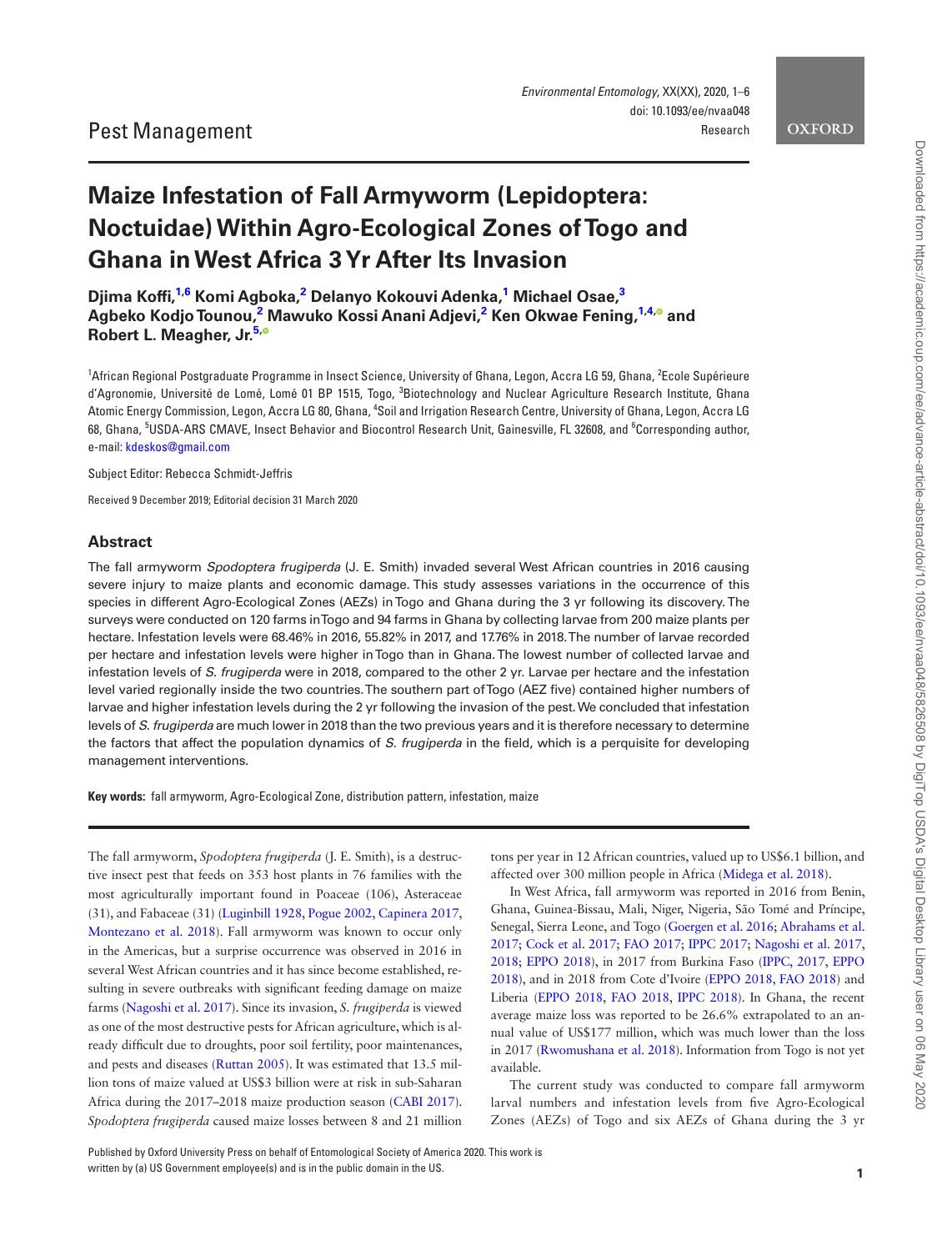following the invasion of this pest in these West African countries. The objectives are to determine if fall armyworm infestation levels in maize are continuing to increase since its invasion, and if certain areas of each country have higher maize infestation.

## **Materials and Methods**

### Study Sites

Sampling was conducted during three consecutive years (2016–2018) in different localities of the six AEZs of Ghana and the five AEZs of Togo ([Fig. 1](#page-1-0)). The AEZs in Ghana from north to south are: the Sudan Savannah (SS) which consists of a tropical grassland and warm temperatures; the Guinea Savannah (GS) contains a mix of tropical grassland and small trees that shows high variations of temperature and relative humidity; the Transitional Zone (TZ) contains a mix of forest and savannah; the Semi-Deciduous Forest (SDF) contains a mix of small and large trees with moderate temperatures; the Tropical Rain Forest (TRF) contains large forest trees with understory plants; and the Coastal Savannah (CS) in southeastern Ghana has warm temperatures and grasslands ([Zindzy 2018](#page-5-10)). Based on the works of [Ern](#page-4-8) [\(1979\),](#page-4-8) [Brunel \(1981\),](#page-4-9) [Akpagana and Bouchet \(1994\)](#page-4-10), [Guelly \(1994\)](#page-5-11), the five AEZs of Togo from north to south are: Zone One characterized by the Sudan Savannah; Zone Two which has a mix of dry forest and savannah plants; Zone Three which contains Woody Guinean Savannah; Zone Four which is comprised of a dense and semi-deciduous forest; and Zone Five which is characterized by a mosaic savannah



<span id="page-1-0"></span>**Fig. 1.** Maize sites in their AEZs for Ghana (left) and Togo (right). Red dots represent sites visited in 2016, green dots are sites visited in 2017, and gray dots represent the visited sites in 2018. AEZs for Ghana: SS, Sudan Savannah, GS, Guinea Savannah, TZ, Transitional Zone, SDF, Semi-Deciduous Forest, TRF, Tropical Rain Forest, and CS, Coastal Savannah. AEZs for Togo: Z1, Zone One, Z2, Zone Two, Z3, Zone Three, Z4, Zone Four, and Z5, Zone Five.

mixed with a relic forest and fallow lands. In Ghana, the SS, GS, and TZ are agriculturally dominated by maize and sorghum production, the SDF and TRF are dominated by fruits and other commercial tree crops (coffee and cocoa), and the CS is dominated by vegetables and rice production. In Togo, AEZ1 and 2 are dominated by maize, sorghum, millet, and cowpea production. AEZ3 is dominated by maize, cowpea, soybean, and yam production. The forest zone, AEZ4, contains tree crops of fruit, coffee, and cocoa production. Finally, AEZ5 is dominated by maize, rice, vegetables, and sugarcane.

The two countries have similar climatic conditions to other West African coastline countries that vary from the south to the north. The southern part that includes AEZ3, AEZ4, and AEZ5 in Togo, and TZ, SDF, TRF, and CS in Ghana, has two rainy seasons (April–July and September–November) and two dry seasons (August and December– March). The northern regions with AEZ1 and AEZ2 in Togo, and SS and GS in Ghana, have one rainy season (April–September) and one dry season (October–March). The rainy seasons coincide with cropping seasons in both countries. The average temperature is between 25°C and 30°C with annual rainfall of 1,100–2,400 mm and relative humidity of 85% in the south and 71% in the north.

In Ghana, 18 farms were inspected in 2016, 47 in 2017, and 29 in 2018; in Togo, 61 farms were inspected in 2016, 37 in 2017, and 27 in 2018. No fall armyworm surveys were done in some of the AEZs in 2016 ([Table 1](#page-2-0)).

## Sampling Procedures

Fields were inspected during the 3 yr in the cropping seasons that coincided with rainfall from April to July and September to November in the AEZs of CS, TRF, SDF, and TZ in Ghana, and Zones Three, Four, and Five, in Togo. Maize fields in GS and SS in Ghana and Zones One and Two in Togo were sampled from June to September.

About 200 maize plants at vegetative stages V4–V12 were randomly selected per hectare in each maize farm. Forty maize plants were selected in each of the four field corners and in the middle of each field following a 'W' or 'M' plot design. The leaves and leaf whorls of the selected standing maize plants were examined without destroying plants (nondestructive sampling). Forceps were used to open leaves on the stems and leaf whorls to detect the presence of larvae. Small larvae were observed using hand lenses. The farms with small acreage were measured to determine the total area using the Global Positioning System (GPS). Then the quadrants' acreages and the number of maize plants on which data were collected were estimated for those farms. These estimates were used to calculate the size of the farm.

In each field, the number of larvae of all instars collected from the 200 maize plants and the infestation levels were recorded. Maize plants were considered infested when larvae, fresh sawdust-like frass, or fresh larval feeding plant injury were found. Stemborer larvae (Crambidae and Noctuidae) were occasionally found but were not recorded. Fall armyworm larvae collected were reared in the laboratory to adulthood using the procedures of [Koffi et al. \(2020\)](#page-5-12). To ascertain that the insect samples collected were *S. frugiperda*, feeding injury characteristics of the leaf whorls and morphological characteristics of the larvae were used ([Luginbill 1928](#page-5-0), [Capinera 2000](#page-4-11), [2017\)](#page-4-0). Infestation levels per inspected maize farm was calculated using the formula:

$$
\%I = \frac{N_i}{N_p}\times~100
$$

where  $I =$  infestation,  $N_i =$  number of infested plants, and  $N_p =$  total number of sampled plants.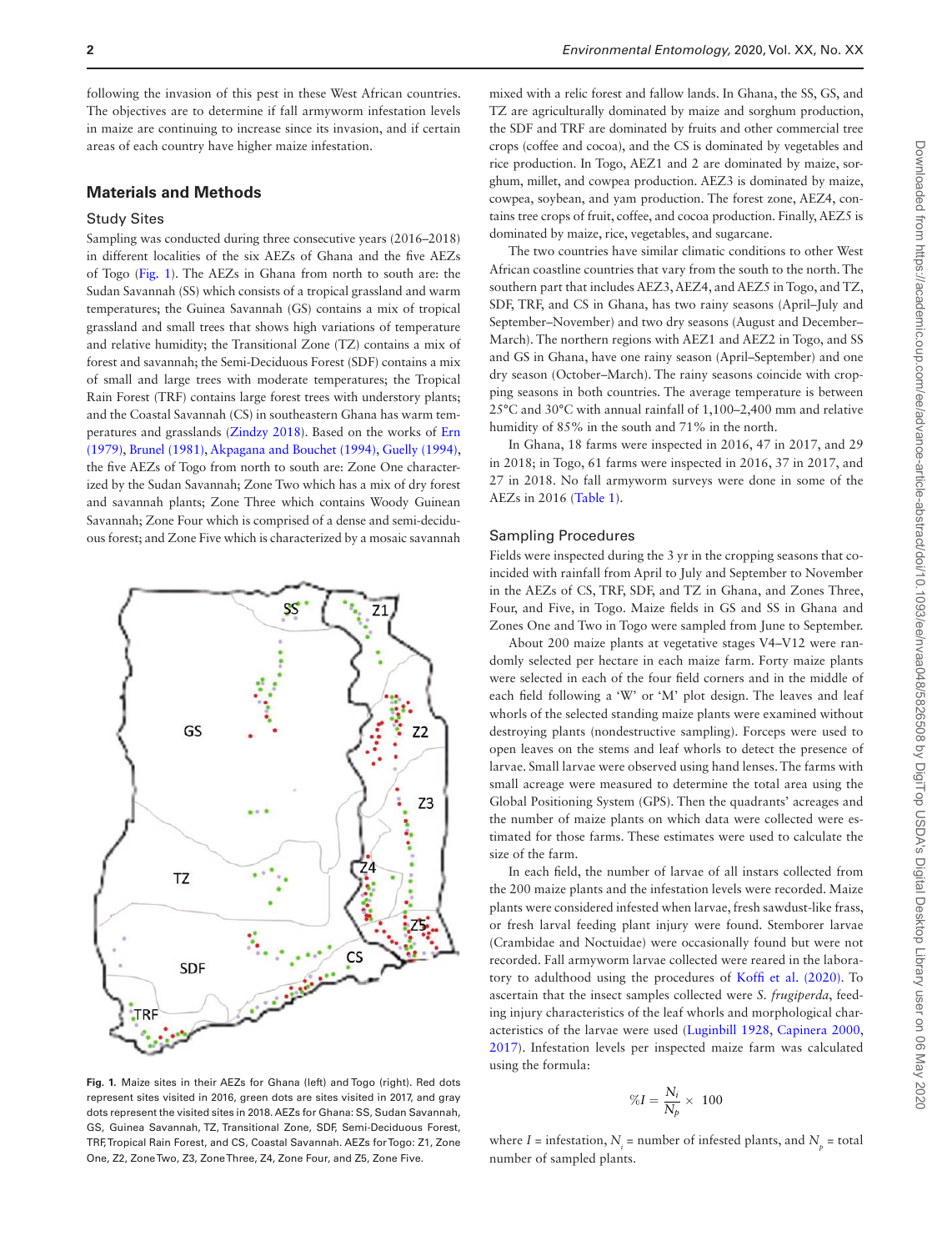<span id="page-2-0"></span>

|  |  | Table 1. Number of inspected maize farms per AEZ during the 3 yr |  |  |  |  |
|--|--|------------------------------------------------------------------|--|--|--|--|
|--|--|------------------------------------------------------------------|--|--|--|--|

| Country and AEZ                                      | 2016             | 2017                     | 2018          |
|------------------------------------------------------|------------------|--------------------------|---------------|
| Ghana                                                |                  |                          |               |
| Sudan Savannah (SS)                                  | $\left( \right)$ | 4                        | 2             |
| Guinea Savannah (GS)                                 | 5                | 12                       | 7             |
| Transitional Zone (TZ)                               | $^{(1)}$         | $\overline{\mathcal{L}}$ | $\mathcal{P}$ |
| Semi-Deciduous Forest (SDF)                          | $\mathfrak{D}$   | 9                        | 7             |
| Tropical Rain Forest (TRF)                           | 4                | 9                        | 5             |
| Coastal Savannah (CS)                                |                  | 8                        |               |
| Togo                                                 |                  |                          |               |
| Zone 1—Tropical grassland and warm<br>temperature    | $^{(1)}$         | 8                        | 5             |
| Zone 2—Dried Forest Mix to Savannah                  | 22               | 7                        | 5             |
| Zone 3—Woody Guinean Savannah                        | 6                | 8                        | 5             |
| Zone 4—Dense Semi-Deciduous Forest                   | 9                | 8                        | 5             |
| Zone 5—Mosaic Savannah of Relic Forest<br>and Fallow | 24               | 6                        |               |

## Data Analysis

The infestation level and number of counted larvae per inspected maize farm were recorded for each AEZ during each year and grouped per country. Data were submitted to a Shapiro test with GenStat Twelfth Edition GenStat Procedure Library Release PL20.1 to test for normality. One-way analysis of variance (ANOVA) was applied when the data followed a normal distribution. Otherwise, the numbers of counted larvae were log-transformed and reanalyzed with ANOVA. The calculated infestation levels were arcsine square root transformed prior to ANOVA. A nonparametric test (Kruskal– Wallis) was performed at the 5% significance level in absence of normality after transformation. Tukey tests were conducted to separate multiple mean comparisons while *t*-tests were conducted for two mean separations in GenStat. Pearson correlation analysis (SAS 9.4, [SAS Institute 2012,](#page-5-13) PROC CORR) was used to determine if larval numbers were related to percent infested plants.

## **Results**

#### Comparison of Populations in Togo and Ghana

In total, 219 maize farms were inspected from the 11 AEZs in Togo and Ghana. The number of larvae from the 200 maize plants per hectare and the infestation levels were similar between the two countries in 2016 but were higher in Togo than Ghana in 2017 ([Table 2](#page-3-0)). In 2018, the numbers of larvae were higher in Togo than Ghana, but infestation levels were similar ([Table 2\)](#page-3-0). The cumulative number of larvae and infestation levels for the 3 yr per country showed higher number of larvae in Togo (mean  $\pm$  SE, 26.26  $\pm$  1.31) than Ghana (17.13  $\pm$  1.50) ( $t$  = 20.98; df = 219; *P* < 0.001). Infestation levels were also significantly higher in Togo (57.97 ± 2.74%) than Ghana (40.66 ± 3.14%) (*t* = 17.37; df = 219;  $P < 0.001$ ).

## Infestation in Togo

In 3 yr, 125 maize farms were visited throughout Togo. In year-toyear comparisons, larval numbers were lower in 2018 than in 2016 and 2017 (*F* = 7.98; df = 2, 124; *P* < 0.001). A difference was also observed with plant infestation among the 3 yr, as 2018 had the lowest number of plants infested by fall armyworm  $(F = 34.35; df = 2,$ 124; *P* < 0.001). There was a significant correlation between larval numbers and percent infested plants across the 3 yr  $(r = 0.8225,$  $P = 0.0003$ .

The number of larvae collected were different among the AEZs when analyzing each year separately. In 2016, the highest numbers were recorded from AEZ5 in southern Togo followed by AEZ4 and then AEZ3 and 2 [\(Table 3,](#page-3-1) lowercase letters). In 2017, AEZ1 had the fewest number of larvae collected. However, in 2018, there was no difference in the number of larvae found among the AEZs. Analyzing each AEZ by year, farms in the northernmost zone (AEZ1) were not sampled in 2016; however, the number of larvae counted in 2017 and 2018 were not different ([Table 3,](#page-3-1) uppercase letters). AEZs 2 and 3 had higher numbers of larvae in 2017, whereas AEZs 4 and 5 had the lowest numbers of larvae in 2018. Infestation levels of *S. frugiperda* on maize plants were not different among the AEZs in 2016 and 2018, but in 2017, AEZs 5 and 2 had the highest infestation ([Table 4](#page-3-2), lowercase letters). All AEZs had their lowest infestation levels in 2018. Additionally, AEZ4 had a higher infestation in 2016 than in 2017 [\(Table 4,](#page-3-2) uppercase letters).

### Infestation in Ghana

In total, 94 maize farms were inspected during the 3 yr. The number of larvae collected was significantly different among years with the lowest in 2018 (*F* = 19.77; df = 2, 94; *P* < 0.001). Infestation level was also lower in 2018 than the previous years  $(F = 21.49; df = 2,$ 94;  $P < 0.001$ ). There was a significant correlation between larval numbers and percent infested plants across the 3 yr  $(r = 0.8734,$  $P < 0.0001$ ).

In 2016 and 2018, number of larvae collected were not different among the AEZs when analyzing each year separately. However, in 2017, the number of larvae were higher in the belt formed by the SDF, GS, and TZ, and lowest in the SS [\(Table 5](#page-4-12), lowercase letters). Within each AEZ, there was no difference in larval numbers among years in the SS and TZ, whereas in all other AEZs, 2018 had the fewest larvae ([Table 5](#page-4-12), uppercase letters). As with larval numbers, percent infested plants was not different among the AEZs in 2016 and 2018 [\(Table 6](#page-4-13), lowercase letters). In 2017 the SDF, GS, and TZ had the highest infested plant levels, while TRF, CS, and SS had the lowest levels. When plant infestation was analyzed by AEZs separately, the lowest percentage of plants infested by fall armyworm was in 2018 ([Table 6](#page-4-13), uppercase letters).

## **Discussion**

In late January 2016, infestations in maize of an invasive *Spodoptera* spp. were documented in southwestern Nigeria and later in the season, larvae were found in northern Nigeria (Kano State) ([Goergen](#page-4-2) [et al. 2016\)](#page-4-2). In Togo and Ghana *S. frugiperda* quickly dispersed north into all of the AEZs. Reporting was limited and showed little to no differences for the number of larvae collected or infestation levels across AEZs. The expected range expansion of this pest predicted it would be a threat to important crops in Africa since many plant hosts and favorable climatic factors were available ([Goergen](#page-4-2) [et al. 2016,](#page-4-2) [Midega et al. 2018\)](#page-5-5). By 2017, the new insect pest was established within the AEZs and across the two countries with high larval populations and infestation levels in AEZ5 in southern Togo and the agricultural area formed by the GS, TZ, and SDF in Ghana. These regions have similar climate and native plant hosts including abundant grasslands (savannas) that support fall armyworm populations year-round. Population differences among AEZs were not observed in 2018 because the overall density of *S. frugiperda* was significantly reduced.

Maize production in these zones is extensive but may not be the major factor that facilitates the high populations observed. Cultural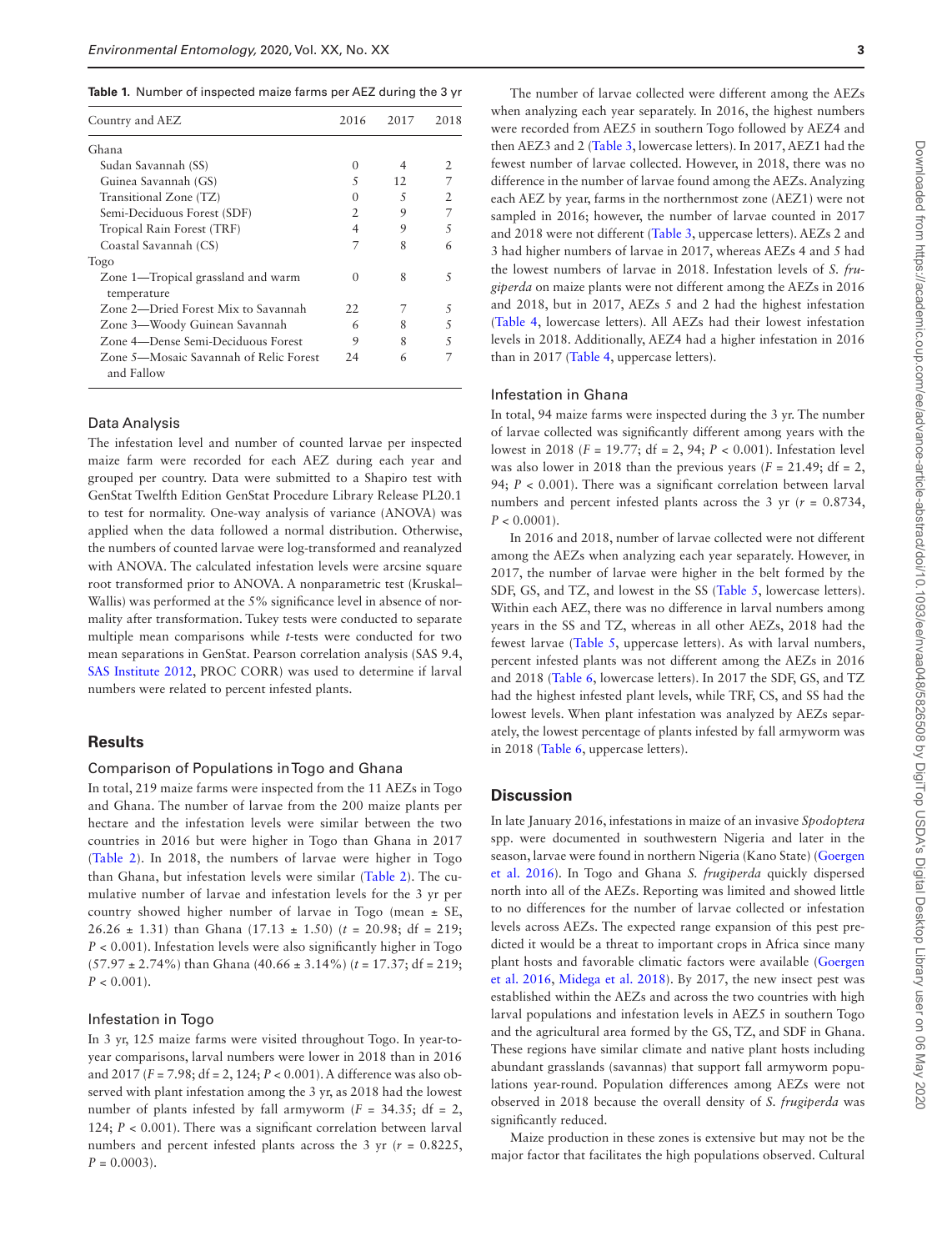<span id="page-3-0"></span>**Table 2.** Annual means (± SE) of *S. frugiperda* larvae collected from 200 maize plants per hectare during 3 yr in Togo and Ghana

| Country | 2016             | 2017             | 2018             | 2016             | 2017             | 2018             |  |
|---------|------------------|------------------|------------------|------------------|------------------|------------------|--|
|         |                  | Number of larvae |                  | % Infestation    |                  |                  |  |
| Togo    | $29.02 \pm 2.52$ | $29.81 \pm 1.67$ | $15.19 \pm 0.93$ | $70.75 \pm 3.70$ | $67.77 \pm 4.18$ | $15.67 \pm 1.63$ |  |
| Ghana   | $22.56 \pm 4.64$ | $20.32 \pm 1.48$ | $8.87 \pm 0.88$  | $60.67 \pm 6.81$ | $46.41 \pm 3.71$ | $19.65 \pm 1.55$ |  |
| df      | 78               | 83               | 56               | 78               | 83               | 56               |  |
| t       | 1.50             | 18.06            | 24.23            | 2.29             | 14.48            | 2.09             |  |
| P       | 0.220            | < 0.001          | < 0.001          | 0.140            | < 0.001          | 0.090            |  |

<span id="page-3-1"></span>**Table 3.** Mean number (± SE) of larvae collected from 200 maize plants per hectare from the five AEZs of Togo

| AEZs             | 2016                | 2017                | 2018               | df    | F     | D       |
|------------------|---------------------|---------------------|--------------------|-------|-------|---------|
| AEZ1             |                     | $18.00 \pm 2.51$ Aa | $20.0 \pm 2.61$ Aa | 1, 12 | 0.33  | 0.58    |
| AEZ <sub>2</sub> | $15.82 \pm 3.77$ Aa | $32.57 \pm 2.69$ Bb | $14.8 \pm 2.6$ Aa  | 2,33  | 11.33 | < 0.001 |
| AEZ3             | $16.5 \pm 7.23$ Aa  | $32.38 \pm 2.51Bb$  | $13.6 \pm 2.61$ Aa | 2, 18 | 9.43  | 0.002   |
| AEZ4             | $28.55 \pm 5.9$ Bb  | $31.0 \pm 2.51Bb$   | $15.0 \pm 2.61$ Aa | 2, 22 | 6.37  | 0.007   |
| AEZ5             | $44.42 \pm 3.61$ Bc | $37.33 \pm 2.9$ Bb  | $13.29 \pm 2.2$ Aa | 2, 35 | 5.21  | 0.011   |
| df               | 3,60                | 4,36                | 4, 26              |       |       |         |
| F                | 11.13               | 7.79                | 1.14               |       |       |         |
| P                | < 0.001             | < 0.001             | 0.365              |       |       |         |

Means followed by the same lowercase letter within columns are not significantly different; means followed by same uppercase letter within rows are not significantly different.

AEZ = Agro-Ecological Zone.

<span id="page-3-2"></span>

|  |  |  | Table 4. Infestation level (± SE) sampled from 200 maize plants per hectare from the five AEZs of Togo |  |  |  |  |  |
|--|--|--|--------------------------------------------------------------------------------------------------------|--|--|--|--|--|
|--|--|--|--------------------------------------------------------------------------------------------------------|--|--|--|--|--|

| AEZs             | 2016                 | 2017                 | 2018                | df    |       | D       |
|------------------|----------------------|----------------------|---------------------|-------|-------|---------|
| AEZ1             |                      | $38.0 \pm 4.58$ Ba   | $22.1 \pm 2.5$ Aa   | 1, 12 | 13.96 | 0.003   |
| AEZ <sub>2</sub> | $63.41 \pm 6.42$ Ba  | $83.79 \pm 4.59Bb$   | $14.9 \pm 2.5$ Aa   | 2,33  | 5.58  | 0.008   |
| AEZ3             | $52.92 \pm 12.29$ Ba | $75.88 \pm 4.29$ Bab | $11.1 \pm 2.5$ Aa   | 2, 18 | 10.57 | 0.001   |
| AEZ4             | $82.33 \pm 10.04$ Ca | $58.69 \pm 4.29$ Ba  | $14.7 \pm 2.5$ Aa   | 2, 22 | 27.93 | < 0.001 |
| AEZ5             | $77.6 \pm 6.15$ Ba   | $90.08 \pm 4.95Bb$   | $15.57 \pm 2.11$ Aa | 2, 34 | 10.39 | < 0.001 |
| df               | 3,60                 | 4, 36                | 4, 26               |       |       |         |
| $\overline{F}$   | 1.91                 | 13.6                 | 2.51                |       |       |         |
| $\boldsymbol{P}$ | 0.138                | < 0.001              | 0.071               |       |       |         |

Means followed by the same lowercase letter within columns are not significantly different; means followed by same uppercase letter within rows are not significantly different.

AEZ = Agro-Ecological Zone.

and agronomic practices applied in the different zones or countries, environmental conditions, and natural enemies influence population dynamics. For example, cultural practices such as land clearing and burning to promote early season grass growth for natural pastures are common in the zones in Ghana where high populations were found. In Togo, AEZ5 has intensive agricultural activities year-round with two cropping seasons, plus sugarcane production and off-crop season vegetable production that may maintain the populations of *S. frugiperda* at high levels. Positive abiotic factors such as temperature, humidity, and rainfall improve *S. frugiperda* development and survival ([Barfield and Ashley 1987,](#page-4-14) [Simmons 1992](#page-5-14), [Murúa et al.](#page-5-15) [2006,](#page-5-15) [Sims 2008,](#page-5-16) [Varella et al. 2015](#page-5-17), [Garcia et al. 2019](#page-4-15)). Natural enemies were not collected during the invasive pest year of 2016, but larval collections from 2017 to 2019 in Ghana recorded three species of predators and native species of larval and egg parasitoids ([Agboyi et al. 2020,](#page-4-16) [Koffi et al. 2020](#page-5-12)) that may bring some measure of control.

The 2 yr following the invasion of *S. frugiperda* in Africa recorded high larval populations on maize farms in Togo and Ghana due to

farmers and agricultural specialists being unprepared for this pest. Little was known about agricultural practices to manage fall armyworm under African farming systems and conditions; however, governments reacted immediately by purchasing insecticides [\(Baudron](#page-4-17) [et al. 2019](#page-4-17)). [Rwomushana et al. \(2018\)](#page-5-9) reported more farmers used insecticides in Ghana after invasion of the pest, although there has been a major change since a 2017 policy from the Ministry of Food and Agriculture which recommends the use of biopesticides. This policy of low synthetic insecticide use may have caused the numerically higher infestations of *S. frugiperda* in Ghana than Togo in 2018 (15.2% compared to 8.9%, respectively). In Togo, there has not been a policy proposed to limit the application of synthetic insecticides for fall armyworm control.

Since 2018, larval populations and infestation levels have been generally decreasing which may be due to the joint efforts of the governments of several countries, agricultural leaders including farmers and scientists, and natural factors that negatively affected larval populations. As *S. frugiperda* has the potential to affect important economic crops, it is urgent to monitor the spatial and temporary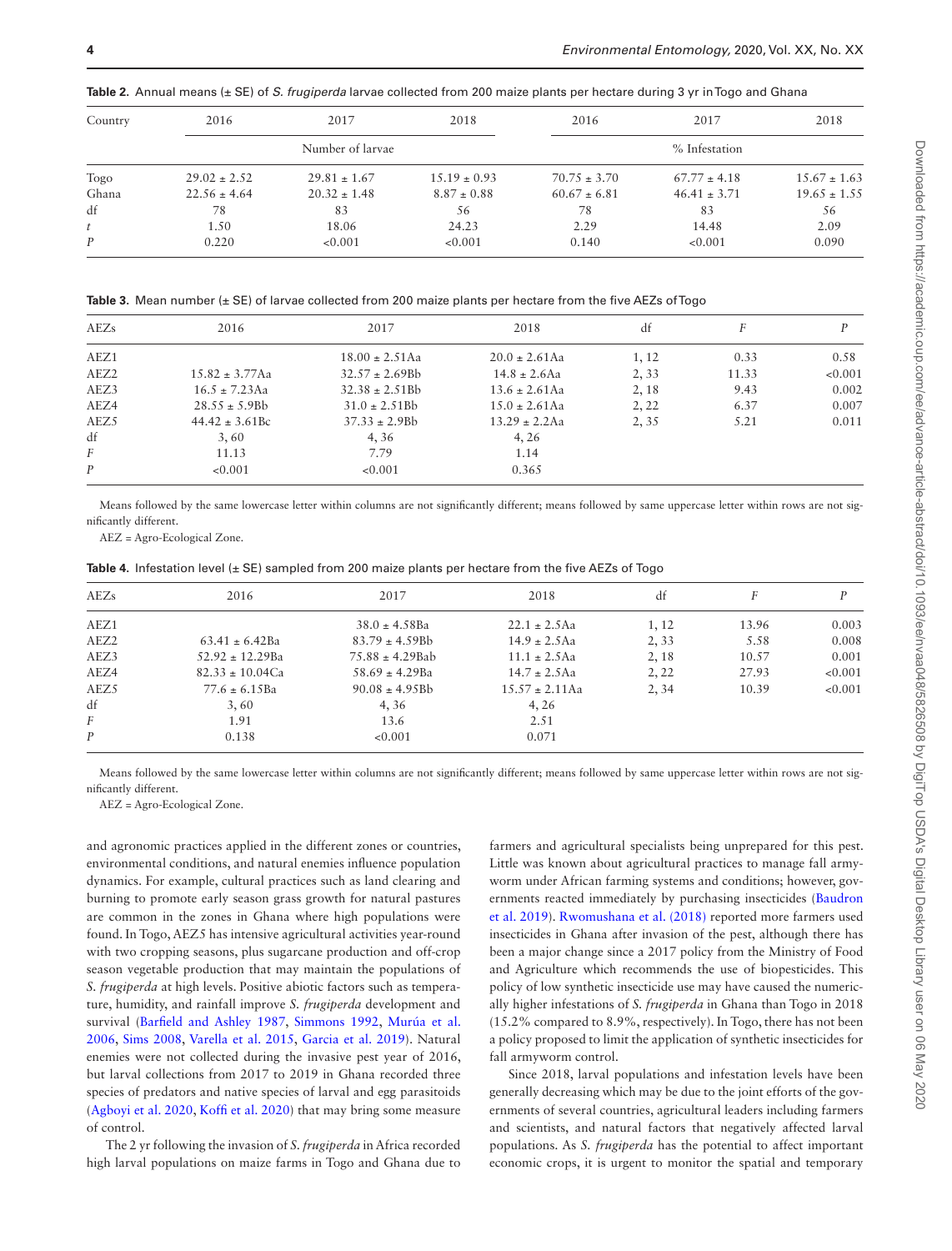<span id="page-4-12"></span>

| Table 5. Mean number $(\pm$ SE) of larvae collected from 200 maize plants per hectare from the five AEZs of Ghana |  |  |
|-------------------------------------------------------------------------------------------------------------------|--|--|
|-------------------------------------------------------------------------------------------------------------------|--|--|

| AEZs             | 2016                | 2017                | 2018               | df    |       |         |  |
|------------------|---------------------|---------------------|--------------------|-------|-------|---------|--|
| <b>CS</b>        | $26.29 \pm 3.11$ Ba | $15.13 \pm 3.35Bb$  | $6.86 \pm 1.35$ Aa | 2, 21 | 14.86 | < 0.001 |  |
| <b>GS</b>        | $17.6 \pm 3.68$ Ba  | $24.33 \pm 2.73$ Cc | $9.86 \pm 1.35$ Aa | 2, 23 | 7.94  | 0.003   |  |
| <b>SDF</b>       | $32.0 \pm 5.81$ Ba  | $25.78 \pm 3.15$ Bc | $9.0 \pm 1.35$ Aa  | 2, 17 | 6.63  | 0.009   |  |
| SS               |                     | $5.5 \pm 4.73$ Aa   | $6.5 \pm 2.52$ Aa  | 1, 5  | 0.15  | 0.718   |  |
| <b>TRF</b>       | $17.5 \pm 4.11$ Aa  | $19.11 \pm 3.15$ Ab | $11.4 \pm 1.6$ Aa  | 2, 17 | 1.77  | 0.203   |  |
| TZ               |                     | $23.2 \pm 4.23$ Abc | $8.0 \pm 2.52$ Aa  | 1,6   | 4.7   | 0.082   |  |
| df               | 3, 17               | 5.46                | 5,29               |       |       |         |  |
| F                | 2.47                | 3.6                 | 1.26               |       |       |         |  |
| $\boldsymbol{P}$ | 0.105               | 0.009               | 0.314              |       |       |         |  |

Means followed by the same lowercase letter within columns are not significantly different; means followed by same uppercase letter within rows are not significantly different.

AEZ = Agro-Ecological Zone, CS = Coastal Savannah, GS = Guinea Savannah, SDF = Semi Deciduous Forest, SS = Sudan Savannah, TRF = Tropical Rain Forest.

<span id="page-4-13"></span>

|  |  |  |  | <b>Table 6.</b> Infestation level $(\pm$ SE) sampled from 200 maize plants per hectare from the five AEZs of Ghana |  |  |  |  |  |
|--|--|--|--|--------------------------------------------------------------------------------------------------------------------|--|--|--|--|--|
|--|--|--|--|--------------------------------------------------------------------------------------------------------------------|--|--|--|--|--|

| AEZs       | 2016                      | 2017                 | 2018                | df    |       | D       |
|------------|---------------------------|----------------------|---------------------|-------|-------|---------|
| <b>CS</b>  | $66.29 \pm 6.98$ Ca       | $31.0 \pm 7.75$ Ba   | $14.14 \pm 3.71$ Aa | 2, 21 | 26.03 | < 0.001 |
| <b>GS</b>  | $48.2 \pm 8.26$ Ba        | $65.83 \pm 6.33$ Cc  | $23.43 \pm 3.71$ Aa | 2, 23 | 7.34  | 0.004   |
| <b>SDF</b> | $85.5 \pm 13.06$ Ca       | $50.89 \pm 7.3$ Bb   | $21.07 \pm 3.71$ Aa | 2, 17 | 6.83  | 0.008   |
| SS         |                           | $37.62 \pm 10.96$ Ba | $9.25 \pm 6.93$ Aa  | 1, 5  | 21.19 | 0.010   |
| <b>TRF</b> | $54.0 \pm 9.23 \text{Ba}$ | $20.83 \pm 7.3$ Aa   | $24.3 \pm 4.39$ Aa  | 2, 17 | 8.52  | 0.003   |
| TZ         |                           | $69.5 \pm 9.8$ Bc    | $19.5 \pm 6.93$ Aa  | 1, 6  | 16.82 | 0.009   |
| df         | 3, 17                     | 5,46                 | 5,29                |       |       |         |
| F          | 2.58                      | 6.44                 | 1.47                |       |       |         |
| P          | 0.095                     | < 0.001              | 0.236               |       |       |         |

Means followed by the same lowercase letter within columns are not significantly different; means followed by same uppercase letter within rows are not significantly different.

AEZ = Agro-Ecological Zone, CS = Coastal Savannah, GS = Guinea Savannah, SDF = Semi Deciduous Forest, SS = Sudan Savannah, TRF = Tropical Rain Forest.

distributions and environmental limitations that are major factors of population growth, especially in AEZs that provide grasses and crops year-round. Monitoring efforts should include larval sampling ([Melo et al. 2006](#page-5-18), [Farias et al. 2008,](#page-4-18) [Hernández-Mendoza et al.](#page-5-19) [2008\)](#page-5-19), estimation of plant infestation [\(Hruska and Gladstone 1988\)](#page-5-20), and collection of males in pheromone-baited traps ([Linduska and](#page-5-21) [Harrison 1986](#page-5-21), [Meagher et al. 2019\)](#page-5-22). This information should provide suitable assistance to farmers on the timing of, and what appropriate management strategies are available.

#### **References Cited**

- <span id="page-4-3"></span>**Abrahams, P., M. Bateman., T. Beale., V. Clottey., M. Cock., Y. Colmenarez., N. Corniani., R. Day., R. Early., J. L. Godwin.,** *et al.* **2017**. Fall armyworm: impacts and implications for Africa. Evidence Note (2). CABI, Oxfordshire, UK.
- <span id="page-4-16"></span>**Agboyi, L. K., G. Goergen, P. Beseh, S. A. Mensah, V. A. Clottey, R. Glikpo, A. Buddie, G. Cafá, L. Offord, R. Day,** *et al.* **2020**. Parasitoid complex of fall armyworm, *Spodoptera frugiperda*, in Ghana and Benin. Insects. 11: 68.
- <span id="page-4-10"></span>**Akpagana, K., and P. H. Bouchet. 1994**. Etat actuel des connaissances sur la flore et la végétation du Togo. Acta Bot. Gallica. 141: 367–372.
- <span id="page-4-14"></span>**Barfield, C. S., and T. R. Ashley. 1987**. Effects of corn phenology and temperature on the life cycle of fall armyworm, *Spodoptera frugiperda* (Lepidoptera: Noctuidae). Fla. Entomol. 70: 110–116.
- <span id="page-4-17"></span>**Baudron, F., M. A. Zaman-Allah, I. Chaipa, N. Chari, and P. Chinwada. 2019**. Understanding the factors influencing fall armyworm (*Spodoptera frugiperda* J.E. Smith) damage in African smallholder maize fields and quantifying its impact on yield. A case study in eastern Zimbabwe. Crop Prot. 120: 141–150.
- <span id="page-4-9"></span>**Brunel, J. F. 1981**. Végétation: Atlas du Togo. Ed. Jeune Afr., Paris, France. pp. 16–17.
- <span id="page-4-1"></span>**CABI. 2017**. New report reveals cost of fall armyworm to farmers in Africa, provides recommendation for control. CABI, Wallingford, United Kingdom.
- <span id="page-4-0"></span>**Capinera, J. L. 2017**. Fall armyworm, *Spodoptera frugiperda* (J.E. Smith) (Insecta: Lepidoptera: Noctuidae). [http://edis.ifas.ufl.edu/in255.](http://edis.ifas.ufl.edu/in255﻿)
- <span id="page-4-11"></span>**Capinera, J. L. 2000**. Fall armyworm, *Spodoptera frugiperda* (J.E. Smith) (Insecta: Lepidoptera: Noctuidae). The University of Florida, Institute of Food and Agricultural Sciences (UF/IFAS), Gainesville, FL.
- <span id="page-4-4"></span>**Cock, M. J. W., P. K. Beseh, A. G. Buddie, G. Cafá, and J. Crozier. 2017**. Molecular methods to detect *Spodoptera frugiperda* in Ghana, and implications for monitoring the spread of invasive species in developing countries. Sci. Rep. 7: 4103.
- <span id="page-4-8"></span><span id="page-4-6"></span>**EPPO. 2018**. EPPO global database. EPPO, Paris, France. <https://gd.eppo.int/>. **Ern, H. 1979**. Die vegetation togos. Gliederrung, Gefährdung, Erhaltung.
- Willdenowia 9: 295–312.
- <span id="page-4-5"></span>**FAO. 2017**. Briefing note on FAP actions on fall armyworm in Africa. 15 December 2017. FAO, Rome, Italy. 7 pp. [http://www.fao.org/fileadmin/](http://www.fao.org/fileadmin/templates/fcc/map/map_of_affected_areas/Fall_Armyworm_brief_-_15Dec2017_.pdf) [templates/fcc/map/map\\_of\\_affected\\_areas/Fall\\_Armyworm\\_brief\\_-](http://www.fao.org/fileadmin/templates/fcc/map/map_of_affected_areas/Fall_Armyworm_brief_-_15Dec2017_.pdf) [\\_15Dec2017\\_.pdf](http://www.fao.org/fileadmin/templates/fcc/map/map_of_affected_areas/Fall_Armyworm_brief_-_15Dec2017_.pdf).
- <span id="page-4-7"></span>**FAO. 2018**. Briefing note on fall armyworm (FAW) in Africa. 16 February 2018. 7 pp. [http://www.fao.org/3/a-bt415e.pdf.](http://www.fao.org/3/a-bt415e.pdf)
- <span id="page-4-18"></span>**Farias, P. R., J. C. Barbosa, A. C. Busoli, W. L. Overal, V. S. Miranda, and S. M. Ribeiro. 2008**. Spatial analysis of the distribution of *Spodoptera frugiperda* (J.E. Smith) (Lepidoptera: Noctuidae) and losses in maize crop productivity using geostatistics. Neotrop. Entomol. 37: 321–327.
- <span id="page-4-15"></span>**Garcia, A. G., C. P. Ferreira, W. A. C. Godoy, and R. L. Meagher. 2019**. A computational model to predict the population dynamics of *Spodoptera frugiperda*. J. Pest Sci. 92: 429–441.
- <span id="page-4-2"></span>**Goergen, G., P. L. Kumar, S. B. Sankung, A. Togola, and M. Tamò. 2016**. First report of outbreaks of the fall armyworm *Spodoptera frugiperda* (J.E. Smith) (Lepidoptera, Noctuidae), a new alien invasive pest in West and Central Africa. PLoS One. 11: e0165632.